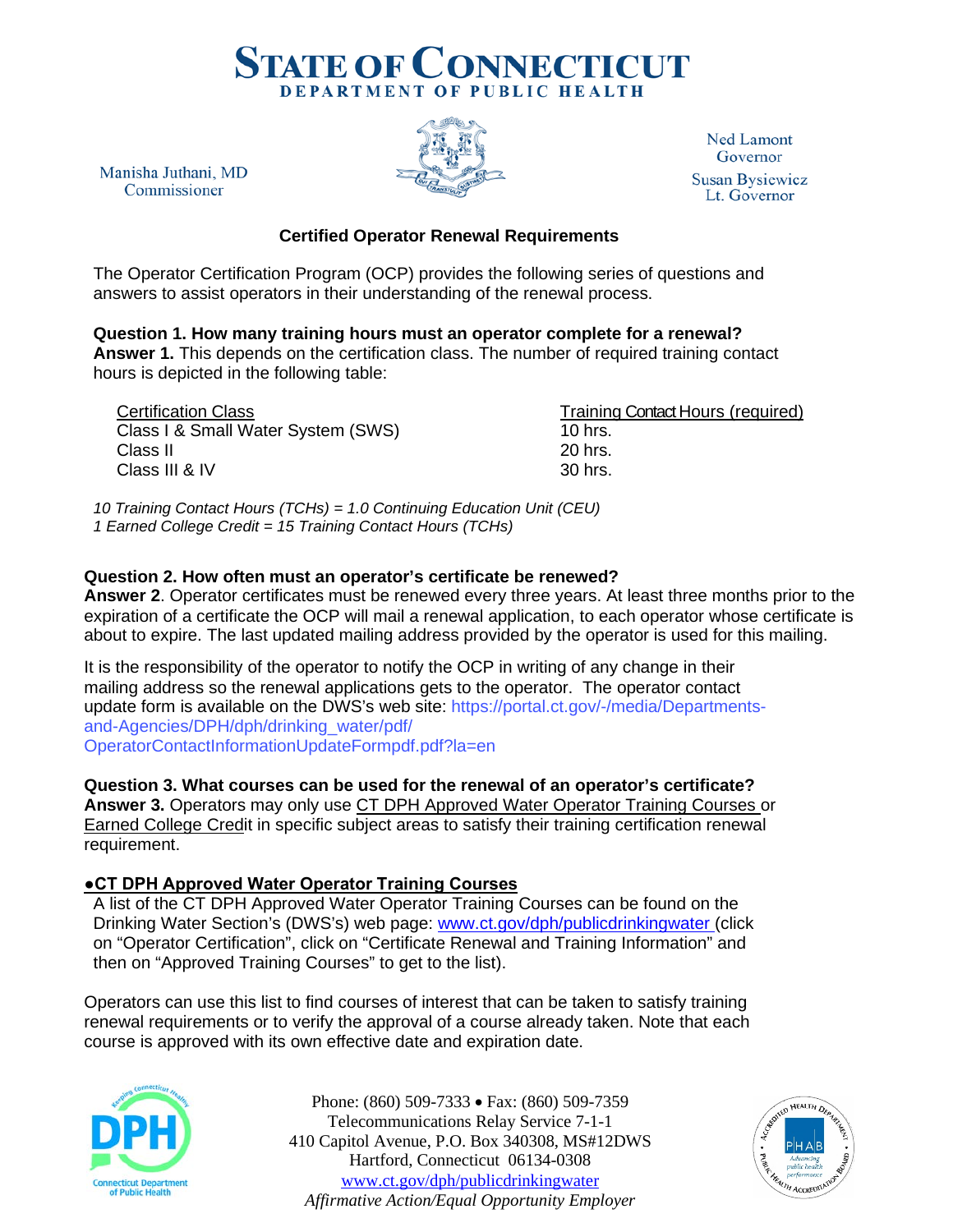

Manisha Juthani, MD Commissioner

**Ned Lamont** Governor **Susan Bysiewicz** Lt. Governor

*The "CT DPH Approval Course Number" prefix (i.e. TDS, T, DS, TS. etc.) provides guidance as to the applicability of the listed course to the operator's certification type (T=Treatment Plant Operator, D=Distribution System Operator, S=Small Water System Operator). Note - Each Training Organization has additional course description information that can also assist operators in selecting appropriate / relevant training courses.* 

For classroom courses of interest, operators must contact the listed "Training Organization" to obtain their calendar of course offerings and registration information. The contact information is also provided for training organizations that offer distance education courses (i.e. Internet, CD-ROM, Correspondence).

# ●**Earned College Credit**

Operators may also apply college credit to their renewal, earned during the most recent renewal cycle period, from an accredited institution for courses in following subject areas:

Biology (General, Microbiology, Biochemistry, Ecology), Chemistry (General, Organic, Environmental), Geology (Ground and Surface Water Hydrology), Business Administration (Utility Management), Math (Algebra, Trigonometry, Geometry, Calculus), Public Health (Epidemiology, Toxicology) Civil, Chemical, Environmental, & Mechanical Engineering (Hydraulics, Water Treatment, Fluid Mechanics, Distribution Systems, Environmental Remediation and other related courses).

*10 Training Contact Hours (TCHs) = 1.0 Continuing Education Unit (CEU) 1 Earned College Credit = 15 Training Contact Hours (TCHs)*

### **Question 4. Can a course taken prior to the certificate's effective date be used for renewal of that certificate?**

**Answer 4.** No. In order to count towards renewal, all training must be taken within the most recent renewal cycle, which is the 3 year period prior to the certificate expiration date. For example, if a certificate is going to expire on January 1st, 2006, the course for renewal must be taken and completed in the three years prior to that date, or between 1/1/03 and 12/31/05. Also, operators may not apply training contact hours for a repeated course, which was taken during the same 3 year renewal cycle period, towards the renewal of the certification.

### **Question 5. Can an operator, who has a treatment and distribution certificate, apply the training hours earned at a single course towards the renewal of the two certificates?**

**Answer 5.** Yes, if the approved training course topic is taken within the 3 year renewal



Phone: (860) 509-7333 • Fax: (860) 509-7359 Telecommunications Relay Service 7-1-1 410 Capitol Avenue, P.O. Box 340308, MS#12DWS Hartford, Connecticut 06134-0308 [www.ct.gov/dph/publicdrinkingwater](http://www.ct.gov/dph/publicdrinkingwater) *Affirmative Action/Equal Opportunity Employer*